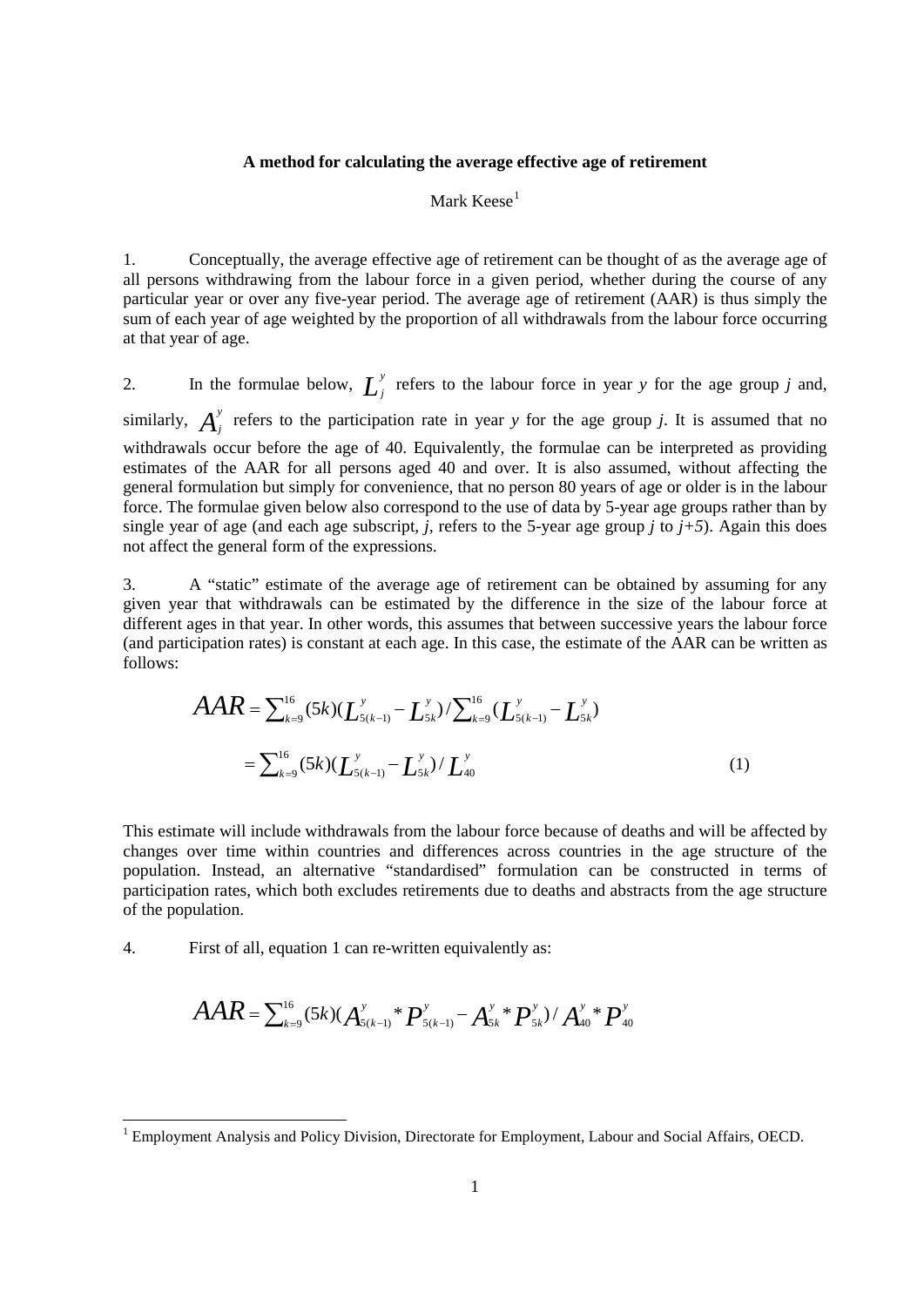Now if we assume that the population for each age group is the same (i.e. death rates are zero and there is zero net migration) then this expression collapses to the following:

$$
AAR = \sum_{k=9}^{16} (5k)(A_{5(k-1)}^y - A_{5k}^y) / A_{40}^y
$$
 (2)

It should be noted that this expression corresponds exactly to the "static" estimate of the average expected age of retirement in Scherer (2002).

5. In actual fact, a pseudo-cohort method can be used to obtain estimates of labour market withdrawals that do not rely on any assumption that these withdrawals are the same across years. Using this method, the total number of withdrawals from the labour force that occurred during any 5-year period is simply the sum of the difference in the size of the labour force at the beginning of the period for each age group and its size at the end of the period for the age group that is 5 years older. In this case, a "dynamic" estimate of the AAR, corresponding to the estimate in equation 1, can be constructed as follows:

$$
AAR = \sum_{k=9}^{16} (5k)(L_{5(k-1)}^{y-5} - L_{5k}^{y}) / \sum_{k=9}^{16} (L_{5(k-1)}^{y-5} - L_{5k}^{y})
$$
  
= 
$$
\sum_{k=9}^{16} (5k)(L_{5(k-1)}^{y-5} - L_{5k}^{y}) / (L_{40+}^{y-5} - L_{45+}^{y})
$$
(3)

6. Again, if we make the assumption that the population is constant both over time and for each age group, a "standardised" AAR estimate can be written in terms of participation rates as follows:

$$
AAR = \sum_{k=9}^{16} (5k)(A_{5(k-1)}^{y-5} - A_{5k}^{y}) / \sum_{k=9}^{16} (A_{5(k-1)}^{y-5} - A_{5k}^{y})
$$
(4)

It should be noted that in this case, the AAR estimate in equation 4 will not, in general, correspond to the "dynamic" estimate of the average expected age of retirement in Scherer (2002), even though both formulations use exactly the same information. Apart from the conceptual difference, his formulation corresponds to a geometric weighted mean of retirement ages whereas equation 4 corresponds to an arithmetic weighted mean. Conceptually, equation 4 provides an estimate of the actual average age of retirement for all persons who withdrew from the labour force over a given (5-year) period, whereas the estimates in Scherer (2002) correspond to an average expected age of retirement.

7. The attractive features of these estimates of the average effective age of retirement in equations 1-4 are that that they are both simple conceptually and simple to formulate. They correspond to the average age of all persons who retired in a given period of time. They also provide a way of calculating the actual effective age of retirement<sup>[2](#page-1-0)</sup>, *i.e.* both allowing for deaths and the actual age

<span id="page-1-0"></span> $2$  Of course, one of the advantages of using participation rates only in any formulation of average retirement ages is that they abstract from any breaks in the level of the labour force because of the incorporation of new population benchmarks. One way around this problem would be to apply the participation rates to timeconsistent demographic estimates of the population. However, these estimates would still be affected by net migration flows. These flows will be less of an issue in the formulation using participation rates only to the extent that participation rates for "movers" are the same as "stayers". On the other hand, the participation rate formulation is sensitive to the treatment of the institutional population. Most labour force surveys only survey the non-institutional population. Therefore, the declines in participation rates in these surveys will tend to underestimate the extent of withdrawal from the labour market. For example, assume that the participation rate for a group of individuals is 100% in the first period but 20% of this population stop working and withdraw to a retirement home while the rest continue to work. Then in a labour force survey of the non-institutional